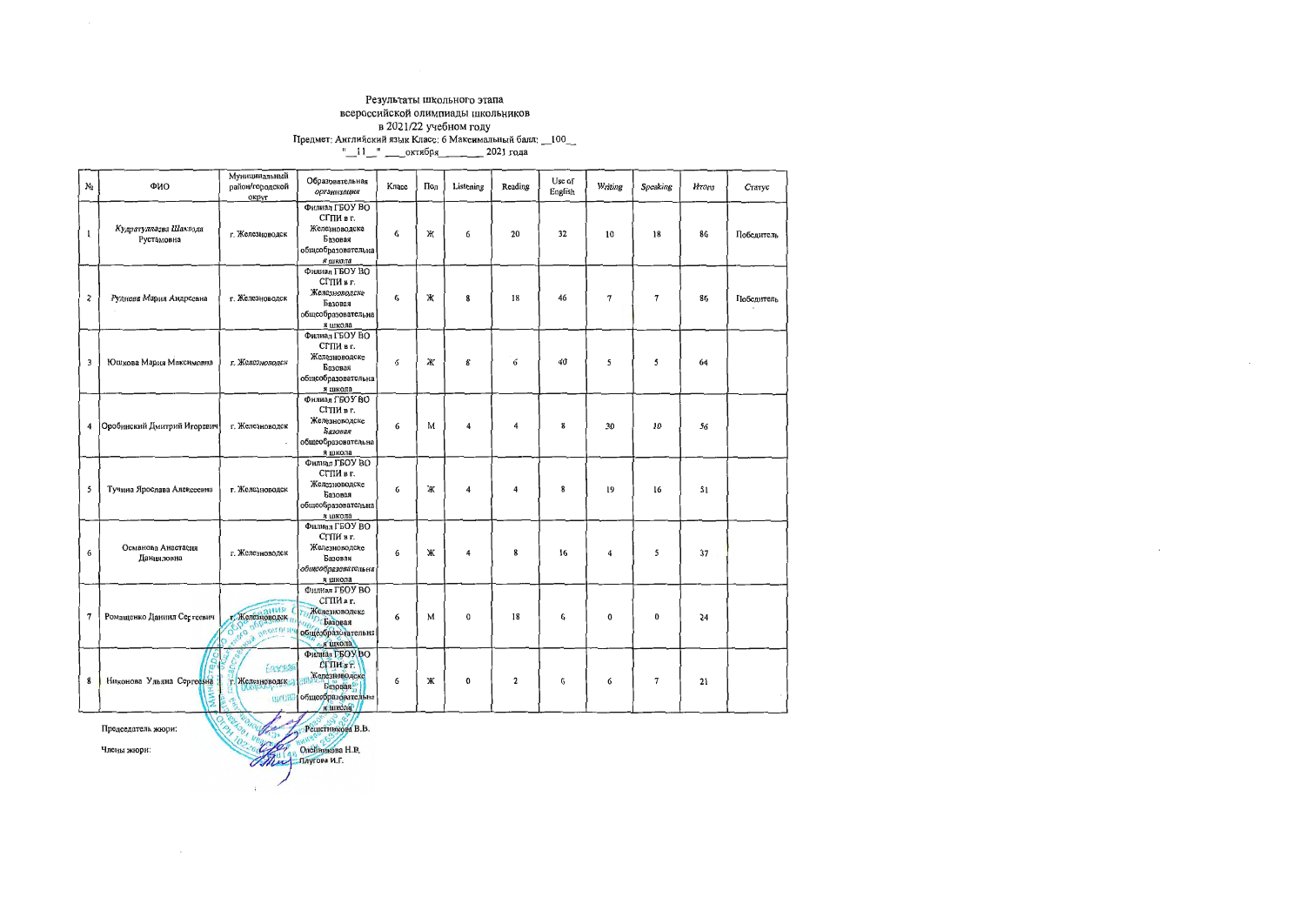### Результаты школьного этапа всероссийской олимпиады школьников  $B$  2021/22 учебном году<br>
В 2021/22 чебном году<br>
Предмет: Английский язык Класс: 7 Максимальный балл: \_100\_\_\_\_<br>
"\_\_11\_\_" \_\_\_октября \_\_\_\_\_\_\_\_\_\_\_\_\_\_\_ 2021 года

| Nº             | ФИО                                                                                    | Муниципальный<br>район/городской<br>округ                                  | Образовательная<br>организация                                                                           | Класс                    | Пол | Listening               | Reading | Use of<br>English | Writing          | Итого | Статус |
|----------------|----------------------------------------------------------------------------------------|----------------------------------------------------------------------------|----------------------------------------------------------------------------------------------------------|--------------------------|-----|-------------------------|---------|-------------------|------------------|-------|--------|
| 1              | Смолякова Таисия<br>Александровна                                                      | г. Железноводск                                                            | Филиал ГБОУ ВО<br>СГПИ в г.<br>Железноводске<br>Базовая<br>общеобразовательна<br>я школа                 | $\overline{7}$           | Ж   | 10                      | 8       | 20                | 6                | 44    |        |
| $\mathbf{2}$   | Асланова Николетта<br>Константиновна                                                   | г. Железноводск                                                            | Филиал ГБОУ ВО<br>СГПИ в г.<br>Железноводске<br>Базовая<br>общеобразовательна<br>я школа                 | $\overline{7}$           | Ж   | 10                      | 10      | 14                | 8                | 42    |        |
| 3              | Писклов Савелий Павлович                                                               | г. Железноводск                                                            | Филнал ГБОУ ВО<br>СГПИ в г.<br>Железноводске<br>Базовая<br>общеобразовательна<br>я школа                 | $\overline{7}$           | M   | 10                      | 14      | 10                | $\boldsymbol{4}$ | 38    |        |
| 4              | Шмиляк Кира Дмитриевна                                                                 | г. Железноводск                                                            | Филиал ГБОУ ВО<br>СГПИ в г.<br>Железноводске<br>Базовая<br>общеобразовательна<br>я школа                 | $\overline{7}$           | Ж   | 10                      | 8       | 14                | 4                | 36    |        |
| $\mathsf{s}$   | Романовская Ольга<br>Михайловна                                                        | г. Железноводск                                                            | Филиал ГБОУ ВО<br>СГПИ в г.<br>Железноводске<br>Базовая<br>общеобразовательна<br>я школа                 | $\overline{7}$           | Ж   | 10                      | 8       | $9$               | $\overline{4}$   | 31    |        |
| 6              | Мещерин Артём Сергеевич                                                                | г. Железноводск                                                            | Филиал ГБОУ ВО<br>СГПИ в г.<br>Железноводске<br>Базовая<br>общеобразовательна<br>я школа                 | 7                        | M   | 10                      | 10      | 9                 | $\bf{0}$         | 29    |        |
| $\overline{7}$ | Попов Богдан Денисович                                                                 | г. Железноводск                                                            | Филиал ГБОУ ВО<br>СГПИ в г.<br>Железноводске<br>Базовая<br>общеобразовательна<br>я школа                 | $\overline{7}$           | M   | $\overline{\mathbf{2}}$ | 14      | 5                 | $\overline{7}$   | 28    |        |
| 3              | Пташкин Степан Павлонч                                                                 | г. Железноводски<br>Coco of negator                                        | Филиал I БОУ ВО<br>СГПИ в г.<br>• Железноводске<br><b>МОГО Базовая</b><br>общеобразовательна<br>я школа? | $\overline{7}$           | M   | 10                      | 8       | 4                 | $\overline{2}$   | 24    |        |
| 9              | Савранский Семён<br>Александрович                                                      | Ø<br>$\mathbf{Q}_2$<br>Fangela<br>г. Железноводск<br>UO <sub>W</sub><br>WA | Филиал ГБОУ ВО<br>СГПИ в г.<br>Келезноводске<br><b>Базовая</b><br>общеобразовательна<br>я школа          | $\overline{\phantom{a}}$ | M   | 2                       | 5       | 3                 | 10               | 20    |        |
|                | Service B<br>Orpy<br>Решетникова В.В.<br>Председатель жюри:<br>$O$ requirement $H$ $R$ |                                                                            |                                                                                                          |                          |     |                         |         |                   |                  |       |        |

Члены жюри:

 $\sim 10$ 

Thursday Thyrona H.P.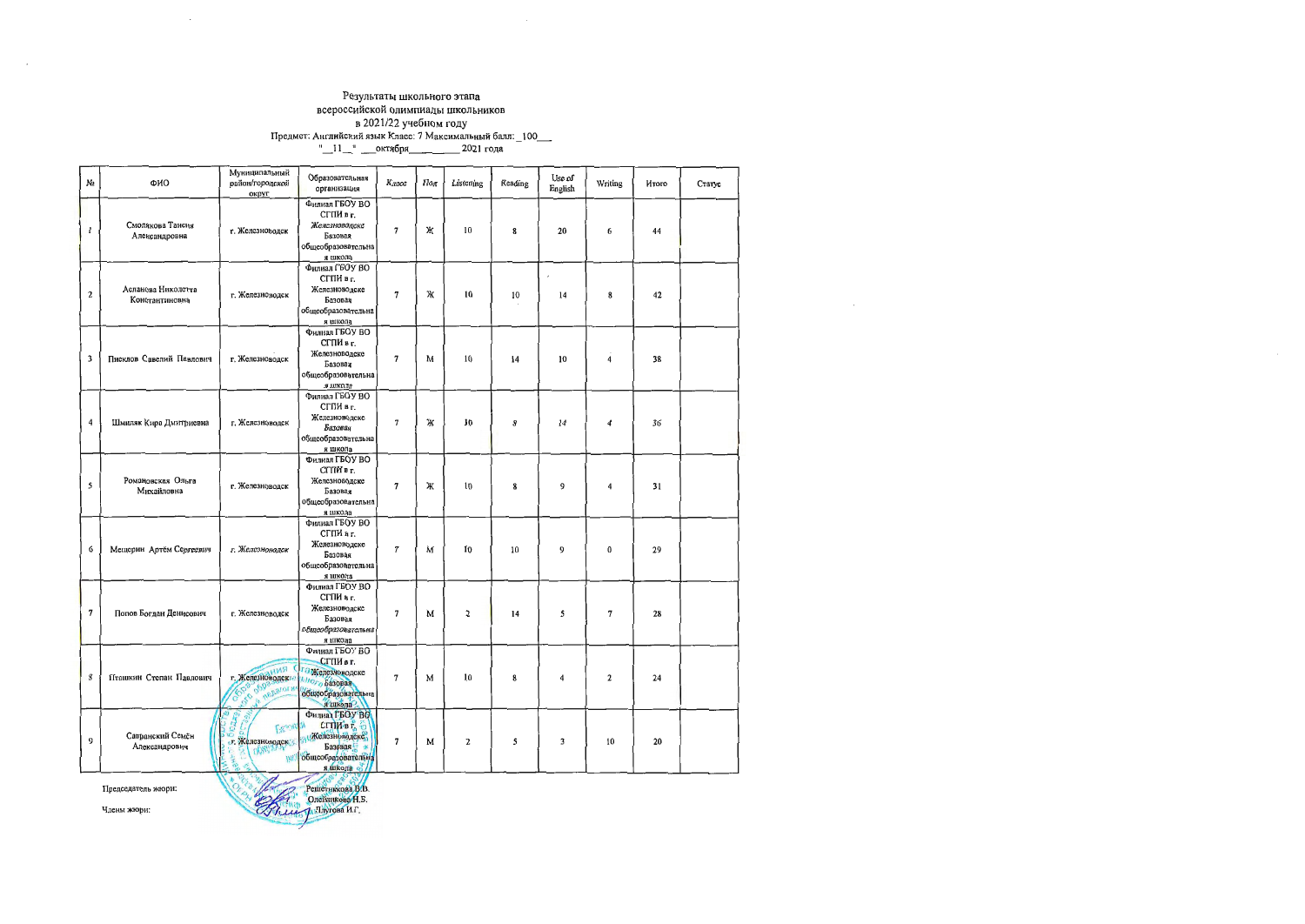# Результаты школьного этапа

всероссийской олимпиады школьников

### в 2021/22 учебном году

| $N_2$ | ФИО                         | Муниципальный<br>район/городской<br>округ                               | Образовательная<br>организация                                                           | Класс | Пол | Listening | Reading | Use of<br>English | Writing | Итого | Статус     |
|-------|-----------------------------|-------------------------------------------------------------------------|------------------------------------------------------------------------------------------|-------|-----|-----------|---------|-------------------|---------|-------|------------|
| 1     | Антонова Яна Вадимовна      | г. Железноводск                                                         | Филиал ГБОУ ВО<br>СГПИ в г.<br>Железноводске<br>Базовая<br>общеобразовательна<br>я школа | 8     | Ж   | 8         | 10      | 30                | 12      | 60    | Победитель |
| 2     | Конурова Валерия Вадимовна  | г. Железноводск                                                         | Филиал ГБОУ ВО<br>СГПИ в г.<br>Железноводске<br>Базовая<br>общеобразовательна<br>я школа | 8     | Ж   | 10        | 10      | 28                | 12      | 60    | Победитель |
| 3     | Губайдуллин Дамир Наильевич | г. Железноводск                                                         | Филиал ГБОУ ВО<br>СГПИ в г.<br>Железноводске<br>Базовая<br>общеобразовательна<br>я школа | 8     | M   | 10        | 10      | 25                | 2       | 47    |            |
| 4     | Голубев Владимир Сергеевич  | <b>STORMHOOD</b><br><b>Г. Железноводск</b><br>Общеобразователь<br>икола | Филиал ГБОУ ВО<br>СГПИ в г.<br>Железноводске<br>Базовая<br>общеобразовательна<br>я школа | 8     | M   | 10        | 10      | 24                | 2       | 46    |            |
|       | Председатель жюри:          |                                                                         | Решетникова В.В.<br>Олейникова Н.В.                                                      |       |     |           |         |                   |         |       |            |

Члены жюри:

Brey MATOBA H. T.